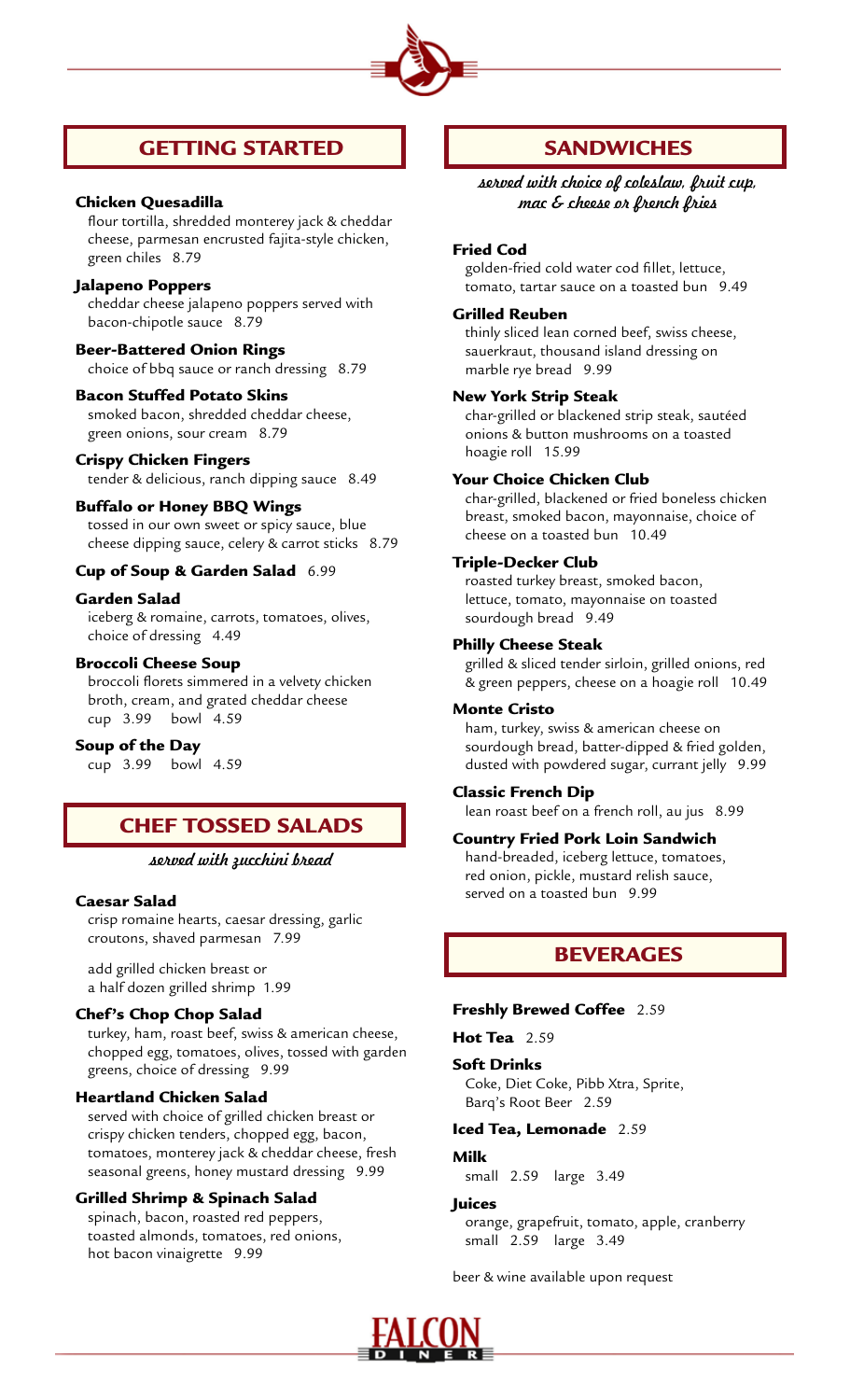

# BURGERS

*Genuine Angus Beef burger grilled or blackened served with shredded lettuce, tomato, red onion & pickle. served with choice of coleslaw, fruit cup, mac & cheese or french fries*

## Hamburger

with smoky burger sauce 8.99

# Cheeseburger

 with smoky burger sauce & choice of cheese 9.49

## Patty Melt

 sautéed onions, swiss cheese on grilled rye bread 9.99

*add a patty 2.49* 

# DINER CLASSICS

# Baked Blue Cod

 herb parmesan bread crumbs, lemon, chef's vegetables, wild grain pilaf 12.99

# Jack Daniel's® Steak

choice new york strip, Jack Daniel's® glaze, chef's vegetable, creamy mashed potatoes 19.99

# Chicken Fried Steak & Sausage Gravy

chef's vegetable, creamy mashed potatoes 14.99

## Chicken Pot Pie

loaded with tender pieces of chicken & vegetables, topped with a flaky crust 14.99

## Heartland Pot Roast

slow-simmered with vegetables, just like mom's, creamy mashed potatoes 14.99

## Pasta Con Broccoli

linguini noodles, alfredo cream sauce, fresh mushrooms, broccoli, tomato sauce & parmesan cheese 13.99 add chicken 15.99

# HAND SCOOPED SHAKES

We Have The Real Deal, Shakes & Malts vanilla, chocolate or strawberry 4.49 add malt .69

# Specialty Shakes 4.49

Oreo® Overload vanilla ice cream, chocolate sauce & Oreo® cookies

### Brownies & Cream vanilla ice cream, chocolate sauce & brownie chunks

Cherry Cheesecake vanilla ice cream, cheesecake, cherry preserves & whipped cream

# SWEET FINISHES

## Hot Fudge Sundae

vanilla ice cream, hot fudge, whipped cream & a cherry 4.99

## Fruit Pies

apple or cherry 3.99 a la mode 4.99

Cream Pies chocolate, coconut or banana 3.99

## Carrot Cake

layers of moist carrot cake & our silky cream cheese icing 4.69

# Chocolate Layer Cake

a chocolate lover's dream with layer on layer of rich moist cake & chocolate mousse 5.69

## N.Y. Cheesecake

so rich and creamy that you cannot take just one bite. a diner favorite 5.69

# Blue Plate Specials

**Sunday** Roasted Turkey & Stuffing

**Monday** Southern Style Fried Chicken

**Tuesday** Spaghetti & Meatballs

# **Wednesday**

Fried Pork Chops

**Thursday** Chicken & Dumplings

> Friday Fish & Chips

**Saturday** Meatloaf